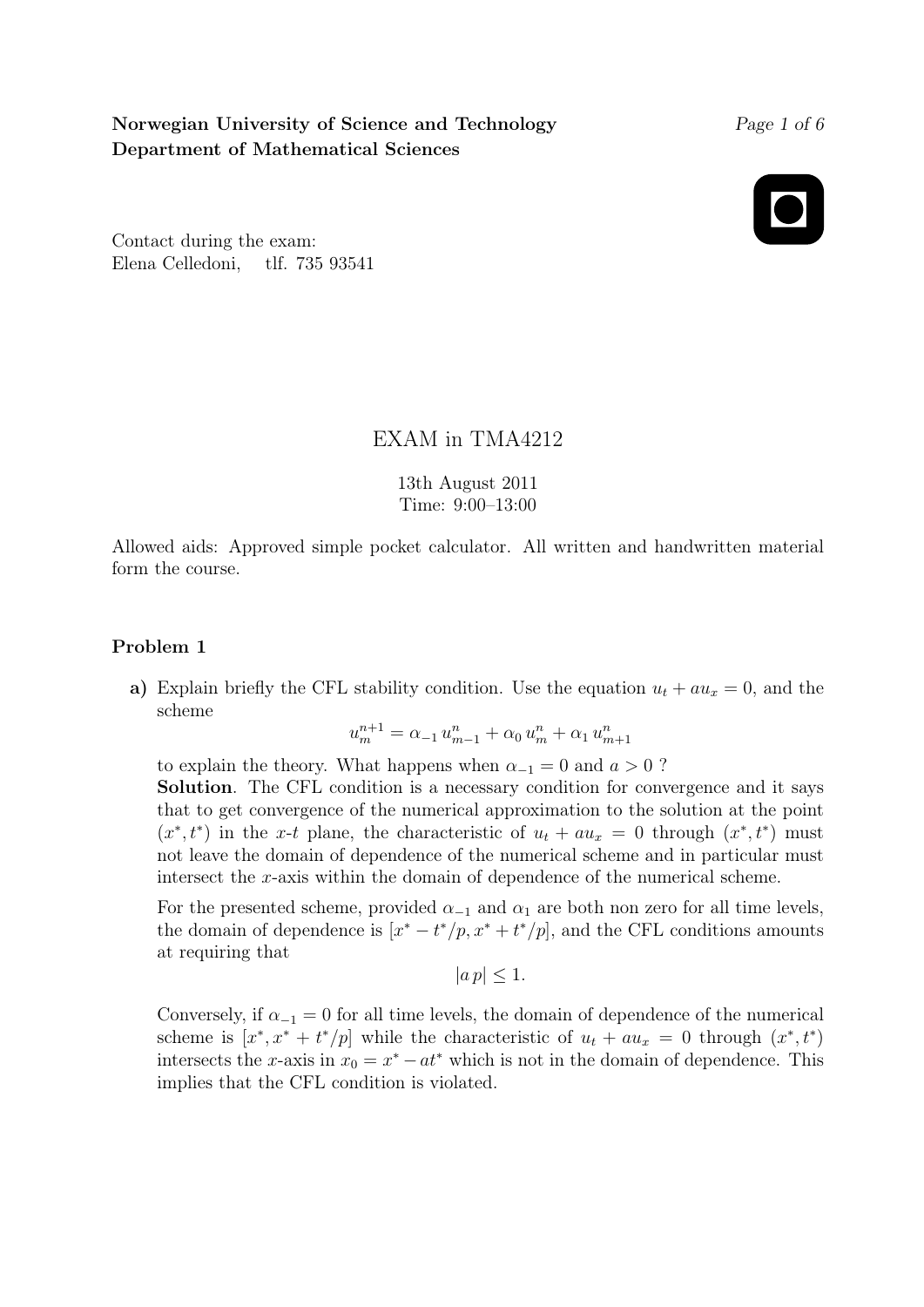### TMA4212 Numerical PDEs Page 2 of 6

b) Consider now  $u_t + au_x = 0$  and show that the scheme

$$
\frac{\frac{1}{2}\left(u_{m+1}^{n+1} + u_{m-1}^{n+1}\right) - u_m^n}{k} + a \frac{u_{m+1}^{n+1} - u_{m-1}^{n+1}}{2h} = 0
$$

is von Neumann stable if  $|ap|$  is greater than or equal to 1,  $p = k/h$ . **Solution**. We set as usual  $u_m^n = \xi^n e^{m\beta h}$  and substitute in the method and get

> $\xi \cos \beta h - 1 + ap\xi i \sin \beta h = 0,$  $\xi(\cos\beta h + ap\,i\,\sin\beta h) = 1,$  $\xi = (\cos \beta h + ap i \sin \beta h)^{-1} =$  $\cos \beta h - ap i \sin \beta h$  $\frac{\cos^2\beta h - \alpha p v \sin \beta h}{\cos^2\beta h + a^2 p^2 \sin^2\beta h},$

and

$$
|\xi|^2 = \left(\cos^2 \beta h + a^2 p^2 \sin^2 \beta h\right)^{-1}.
$$

Then

$$
\cos^2 \beta h + a^2 p^2 \sin^2 \beta h \ge 1,
$$
  
\n
$$
a^2 p^2 + (1 - a^2 p^2) \cos^2 \beta h \ge 1,
$$
  
\n
$$
(a^2 p^2 - 1)(1 - \cos^2 \beta h) \ge 0,
$$
  
\n
$$
|ap| \ge 1.
$$

**Problem 2** Given  $\alpha$  a nonnegative real number, consider the differential equation

$$
-u'' + u = f(x), \quad x \in (0,1)
$$

subject to the boundary conditions

$$
u(0) = 0
$$
,  $\alpha u(1) + u'(1) = 0, \alpha \ge 0$ .

a) State the weak formulation of the problem.

**Solution**. We multiply both sides of the equation by a test function  $v \in H^1(0,1)$ vanishing on the left boundary of the domain, and integrate between 0 and 1. Using integration by parts and  $v(0) = 0$ , we obtain

$$
-u'v|_0^1 + \int_0^1 u'v' dx + \int_0^1 uv dx = \int_0^1 fv dx, \quad \forall v \in H^1(0,1), \quad v(0) = 0
$$

which is the weak formulation of the problem. By using the boundary condition we get

$$
\alpha u(1)v(1) + \int_0^1 u'v' \, dx + \int_0^1 uv \, dx = \int_0^1 fv \, dx, \quad \forall v \in H^1(0,1), \quad v(0) = 0
$$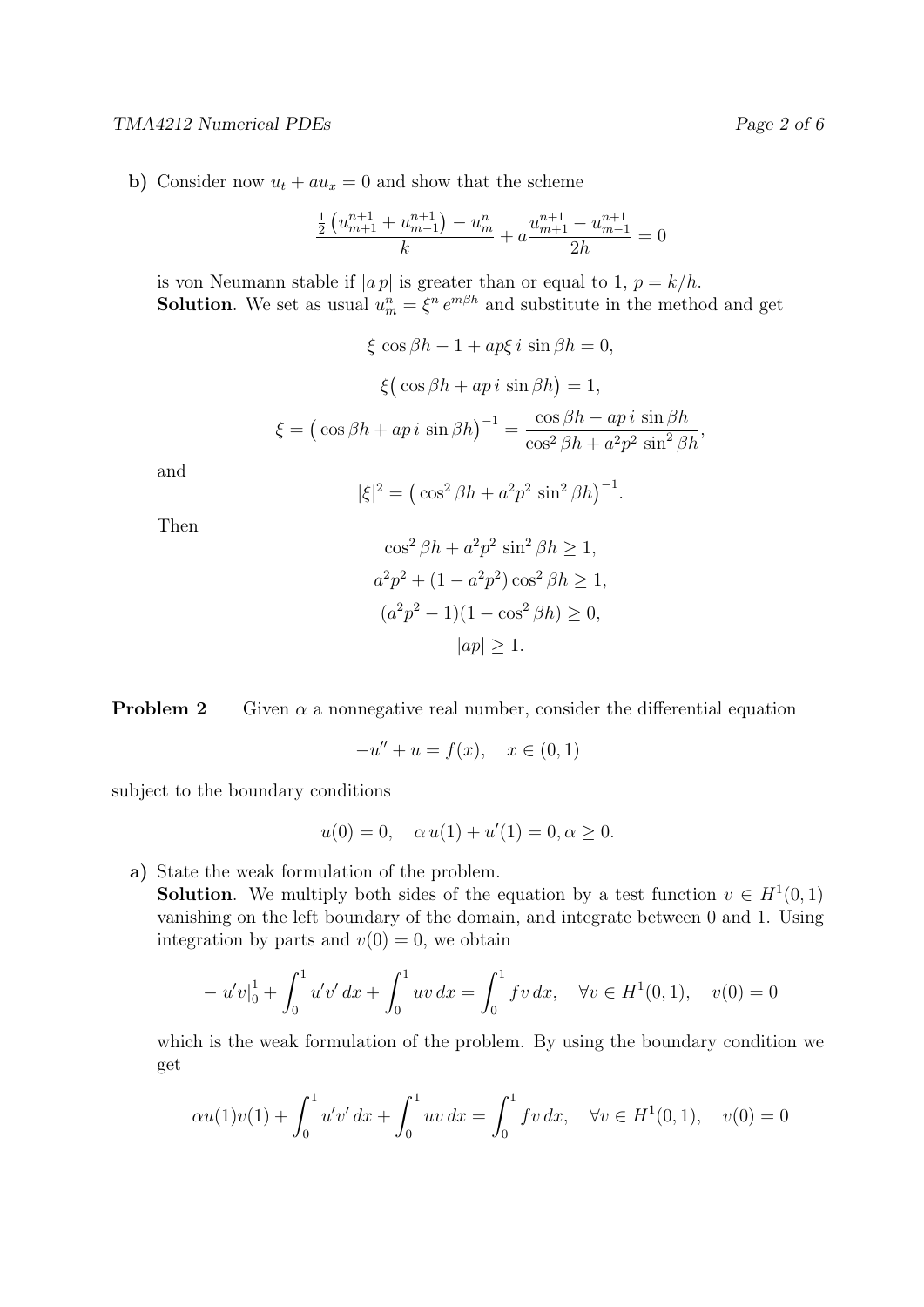setting

$$
a(u, v) := \alpha u(1)v(1) + \int_0^1 u'v' dx + \int_0^1 uv dx, \quad \langle f, v \rangle := \int_0^1 f v dx
$$

we can write equivalently

$$
a(u, v) = \langle f, v \rangle,
$$

(Galerkin formulation).

b) Using continuous piecewise linear basis functions on a uniform subdivision of [0, 1] into elements of size  $h = 1/n$ ,  $n \geq 2$ , write down the finite element approximation to this problem and show that this has a unique solution  $u^h$ . Expand  $u^h$  in terms of the standard piecewise linear finite element basis functions (hat functions)  $\varphi_i$ ,  $i = 1, 2, \ldots, n$ , by writing

$$
u^{h}(x) = \sum_{i=1}^{n} U_{i} \varphi_{i}(x)
$$

to obtain a system of linear equations for the vector of unknowns  $(U_1, \ldots, U_n)^T$ . **Solution**. We follow the suggested ansatz for  $u^h$ 

$$
u^{h}(x) = \sum_{i=1}^{n} U_{i} \varphi_{i}(x)
$$

and the boundary conditions

$$
uh(0) = 0, \quad \alpha uh(1) + uh'(1) = 0.
$$

Here the piecewise linear basis functions are

$$
\varphi_j(x) = \begin{cases}\n\frac{(x-x_{j-1})}{h} & x_{j-1} \le x < x_j, \\
\frac{(x_{j+1}-x)}{h} & x_j \le x \le x_{j+1}, \quad j = 1, \dots, n-1, \\
0 & \text{otherwise,} \\
\varphi_n(x) = \begin{cases}\n\frac{(x-x_{n-1})}{h} & x_{n-1} \le x \le x_n, \\
0 & \text{otherwise,}\n\end{cases}\n\end{cases}
$$

so each of these basis functions vanishes in 0 and so does  $u^h$  (the first boundary condition is automatically satisfied). The derivatives of these basis functions are

$$
\varphi'_j(x) = \begin{cases} \frac{1}{h} & x_{j-1} \le x < x_j, \\ -\frac{1}{h} & x_j \le x \le x_{j+1}, \\ 0 & \text{otherwise}, \end{cases} \quad j = 1, ..., n-1,
$$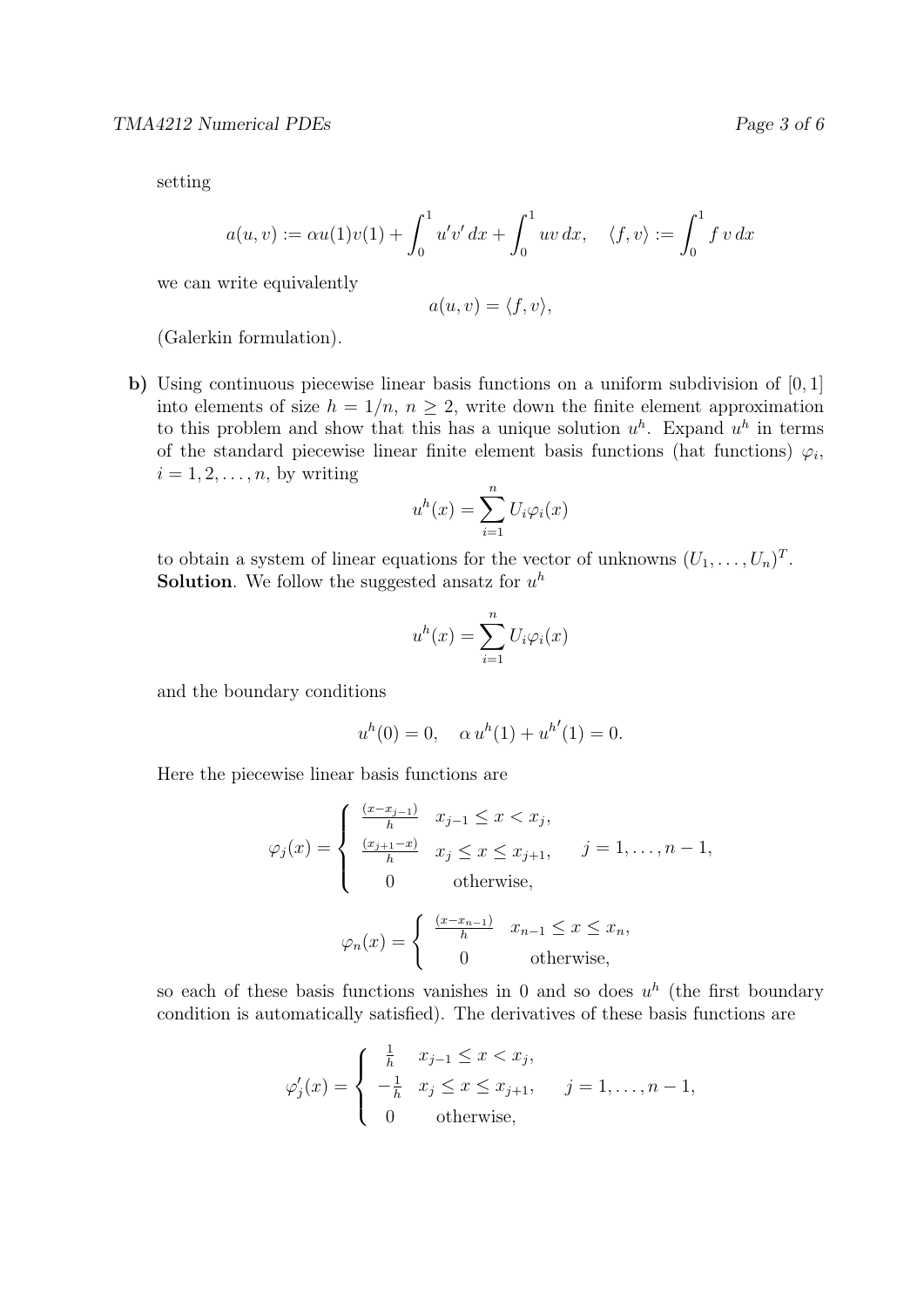$$
\varphi'_n(x) = \begin{cases} \frac{1}{h} & x_{n-1} \leq x < x_n, \\ 0 & x = x_n, \\ 0 & \text{otherwise.} \end{cases}
$$

We now write the linear system for the unknowns  $(U_1, \ldots, U_n)^T$  which we determine by stating the Galerkin method:

$$
a(u^h, \varphi_i) = \langle f, \varphi_i \rangle, \quad i = 1, \dots, n,
$$

and

$$
\sum_{j=1}^n a(\varphi_j, \varphi_i) U_j = \langle f, \varphi_i \rangle, \quad i = 1, \dots, n,
$$

giving us the linear system

$$
M\mathbf{u} = \mathbf{b}, \quad \mathbf{u} := (U_1, \dots, U_n)^T,
$$

and  $\mathbf{b} := (\langle f, \varphi_1 \rangle, \ldots, \langle f, \varphi_n \rangle)$ . The matrix M has entries

$$
M_{i,j} = a(\varphi_j, \varphi_i), \quad i, j = 1, \dots, n-1,
$$

is symmetric and positive definite because  $a(\cdot, \cdot)$  is symmetric and  $a(v, v) = \int_0^1 (v^2 +$  $(v^2) dx + \alpha v(1)^2 > 0$  for  $v \neq 0$ , implying that for a vector  $\mathbf{v} \neq 0$   $\mathbf{v} \in \mathbb{R}^n$  one has  $\mathbf{v}^T M \mathbf{v} = a(v, v) > 0$ , where  $v = \sum_{i=1}^n v_i \varphi_i$  and  $v_i$  the *i*-th component of **v**. Therefore since  $M$  is positive definite (it has also all eigenvalues different from zero) it is invertible and the linear system  $M\mathbf{u} = \mathbf{b}$  has a unique solution.

To find the entries of  $M$  and  $\bf{b}$  we need to compute the integrals

$$
a(\varphi_j, \varphi_i) = \alpha \varphi_j(1) \varphi_i(1) + \int_0^1 \varphi'_j \varphi'_i dx + \int_0^1 \varphi_i \varphi_j dx, \quad \langle f, \varphi_i \rangle = \int_0^1 f \varphi_i dx.
$$

c) Suppose that  $\alpha = 0$ ,  $f(x) \equiv 1$  and  $h = 1/3$ . Solve the resulting system of linear equations and give an expression for  $u^h$ . Solution.

The matrix  $M$  is in this case a  $3 \times 3$  tridiagonal and symmetric matrix (as observed previously). It can be easily checked that  $M_{1,3} = a(\varphi_3, \varphi_1) = 0$  and by symmetry we get  $M_{3,1} = 0$ . To find M we need to compute the three diagonal entries

$$
M_{i,i} = \int_0^1 \varphi_i' \varphi_i' \, dx + \int_0^1 \varphi_i \varphi_i \, dx, \quad i = 1, 2, 3,
$$

and the two entries

$$
M_{1,2} = \int_0^1 \varphi_2' \varphi_1' dx + \int_0^1 \varphi_2 \varphi_1 dx = M_{2,1},
$$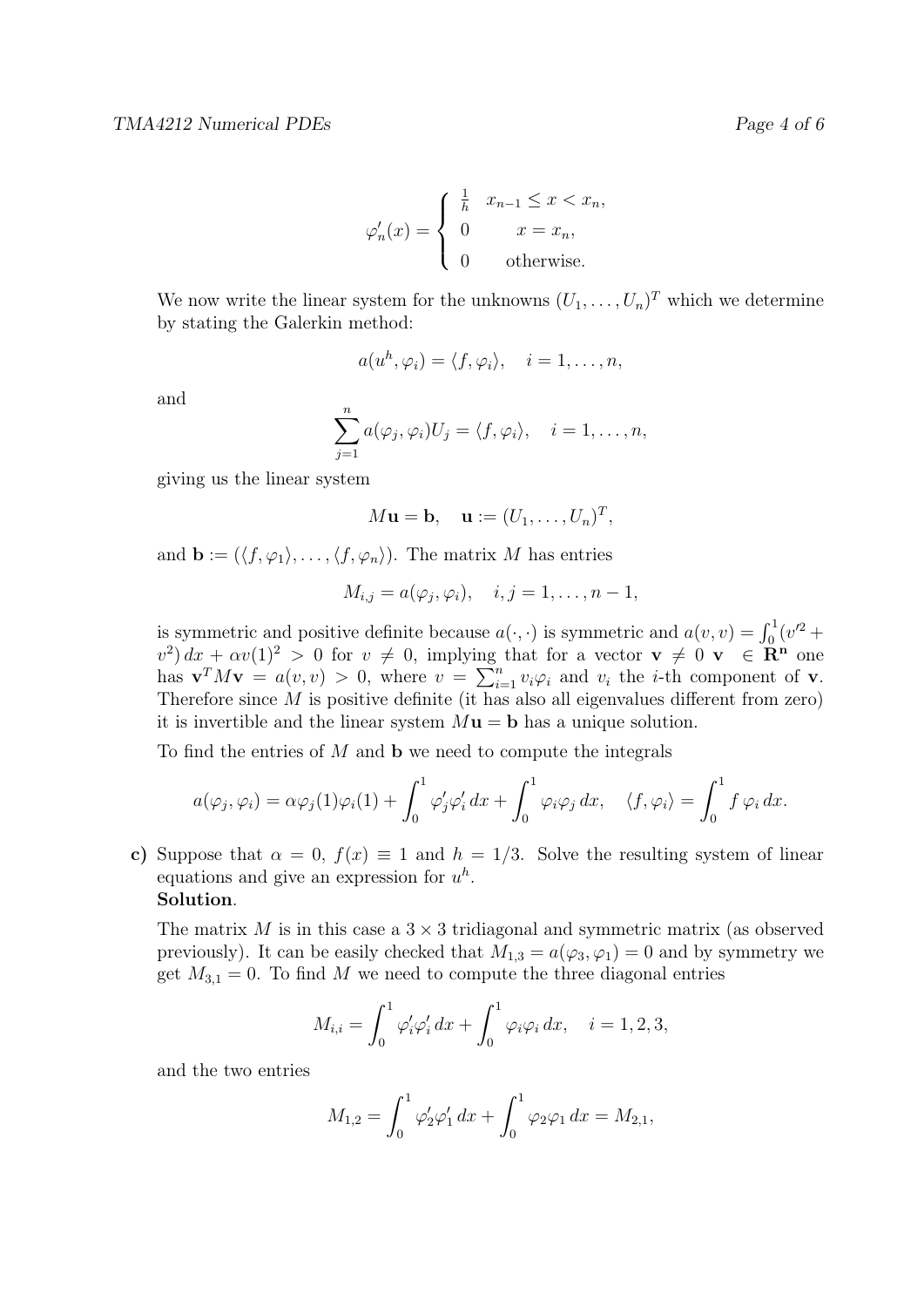$M_{2,3} =$  $\int_0^1$ 0  $\varphi_3'\varphi_2' dx +$  $\int_0^1$ 0  $\varphi_3\varphi_2 dx = M_{3,1}.$ 

We get

$$
M_{1,1} = M_{2,2} = \frac{2}{h} + \frac{2}{3}h, \quad M_{3,3} = \frac{1}{h} + \frac{1}{3}h,
$$
  

$$
M_{1,2} = M_{2,3} = -\frac{1}{h} + \frac{1}{6}h.
$$

Further we need to find

$$
b_1 = \int_0^1 \varphi_1 dx = b_2 = \int_0^1 \varphi_2 dx = h, \quad b_3 = \int_0^1 \varphi_3 dx = \frac{1}{2}h.
$$

We get

$$
U_1 = \frac{1}{2} \frac{h(4a^2 - d^2 - 2ad)}{a(-3d^2 + 4a^2)}, U_2 = \frac{2h(-d+a)}{-3d^2 + 4a^2}, U_3 = \frac{1}{2} \frac{h(d^2 - 4ad + 4a^2)}{a(-3d^2 + 4a^2)}
$$

with  $a = \frac{1}{h} + \frac{h}{3}$  $\frac{h}{3}$ ,  $d = -\frac{1}{h} + \frac{1}{6}$  $\frac{1}{6}h$ .

**Problem 3** Consider the partial differential equation

$$
u_t = i u_{xx}, \quad x \in (0, 1)
$$

with  $i =$ √  $\overline{-1}$ , and periodic boundary conditions. Consider the finite difference scheme

$$
u_m^{n+1} = u_m^n + i \frac{k}{2h^2} \left( \delta_x^2 u_m^n + \delta_x^2 u_m^{n+1} \right),
$$

and  $\frac{1}{h^2} \delta_x^2 u(x, t)$  is the central difference approximation of the second derivative of  $u(x, t)$ with respect to x. Prove Lax-Richtmyer stability of the scheme. Under which circumstances is the scheme convergent?

Solution. The scheme can be written as

$$
U^{n+1} = U^n + i \frac{k}{2h^2} A (U^n + U^{n+1})
$$

with  $U^n = (U_1^n, \ldots, U_M^n)^T$  and  $U_0^n = U_M^n$ , and A the usual central difference matrix discretization of the Laplacian. Then the scheme can be then written as

$$
U^{n+1} = CU^n, \quad C = (I - i\,rA)^{-1}(I + i\,rA),
$$

with  $r = k/2h^2$ . The matrix C is symmetric and has eigenvalues

$$
(1 - ir\lambda_j)^{-1}(1 + ir\lambda_j), \quad j = 1, \dots, M
$$